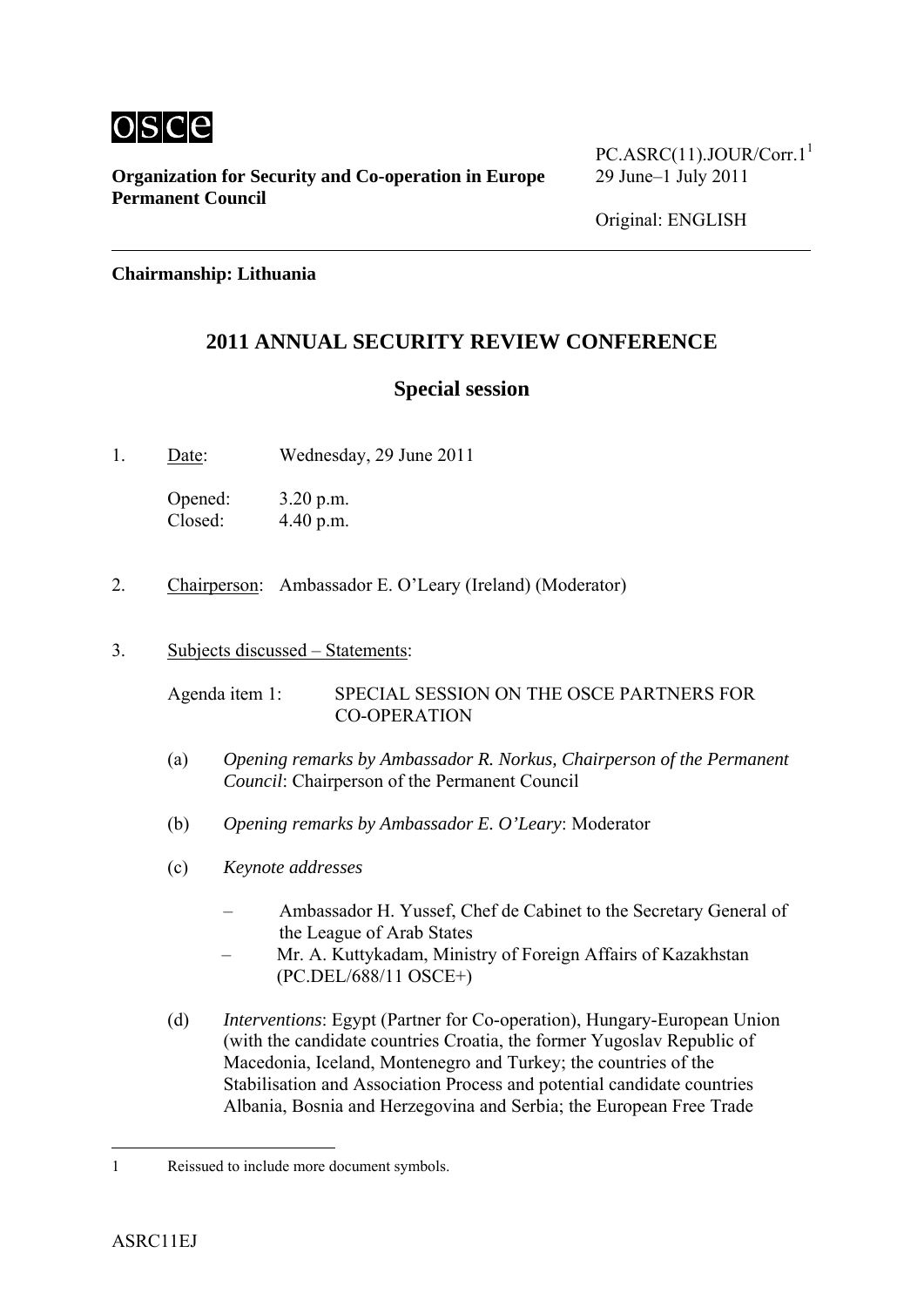Association countries Liechtenstein and Norway, members of the European Economic Area; as well as Armenia, Georgia, Moldova and San Marino, in alignment) (PC.DEL/649/11), United States of America (PC.DEL/648/11), Russian Federation (PC.DEL/650/11 OSCE+), Afghanistan (Partner for Co-operation)

4. Next meeting:

Thursday, 30 June 2011, at 10 a.m., in the Neuer Saal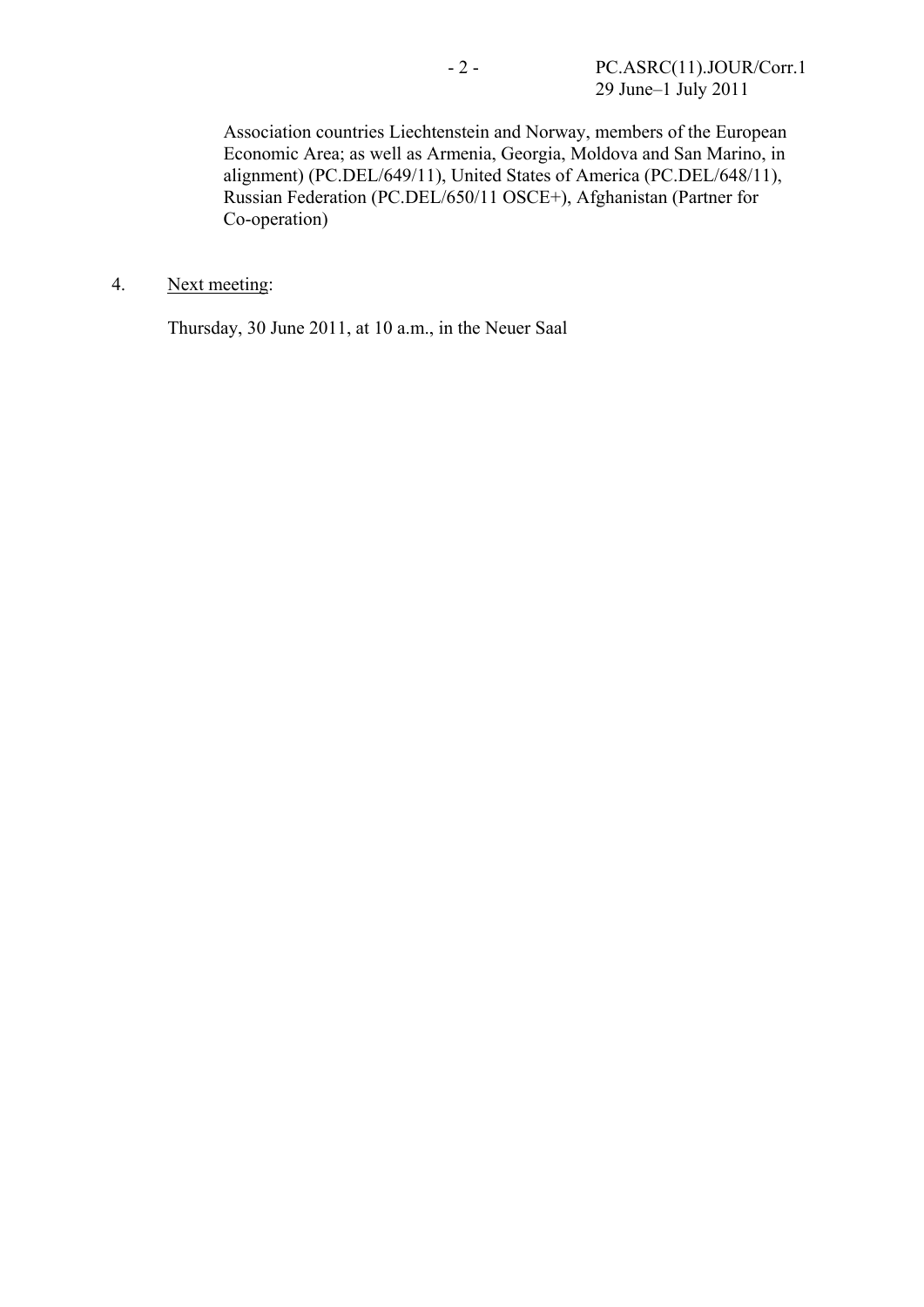### **Opening session**

1. Date: Thursday, 30 June 2011

Opened: 10.10 a.m. Suspended: 11.45 a.m. Resumed: 12.15 p.m. Closed: 1.35 p.m.

- 2. Chairperson: Ambassador R. Norkus (Lithuania)
- 3. Subjects discussed Statements:

Agenda item 2: OPENING SESSION

- (a) *Introductory remarks by Ambassador K. Jankauskas, Permanent State Secretary of the Ministry of Foreign Affairs of the Republic of Lithuania*: Permanent State Secretary of the Ministry of Foreign Affairs of the Republic of Lithuania (CIO.GAL/132/11)
- (b) *Address by H.E. A. Fogh Rasmussen, Secretary-General of the North Atlantic Treaty Organization (NATO)*: Secretary General of NATO (PC.DEL/652/11)
- (c) *Report by Ambassador G. Tonini, Chairperson of the Forum for Security Co-operation*: Chairperson of the Forum for Security Co-operation (FSC.DEL/124/11)
- (d) *Interventions*: Hungary-European Union (with the candidate countries Croatia, the former Yugoslav Republic of Macedonia, Iceland and Montenegro; the countries of the Stabilisation and Association Process and potential candidate countries Albania and Serbia; the European Free Trade Association countries Liechtenstein and Norway, members of the European Economic Area, as well as Andorra and Moldova, in alignment) (PC.DEL/659/11), United States of America (PC.DEL/648/11) (PC.DEL/655/11), Russian Federation (PC.DEL/654/11) (PC.DEL/657/11), Turkey (PC.DEL/656/11), Secretary General of NATO, Belarus (PC.DEL/658/11), Switzerland (PC.DEL/682/11), Canada (PC.DEL/708/11), Armenia, Azerbaijan, Afghanistan (Partner for Co-operation), Rapporteur of the General Committee on Political Affairs and Security of the OSCE Parliamentary Assembly, Georgia, Romania (PC.DEL/678/11)
- 4. Next meeting:

Thursday, 30 June 2011, at 3 p.m., in the Neuer Saal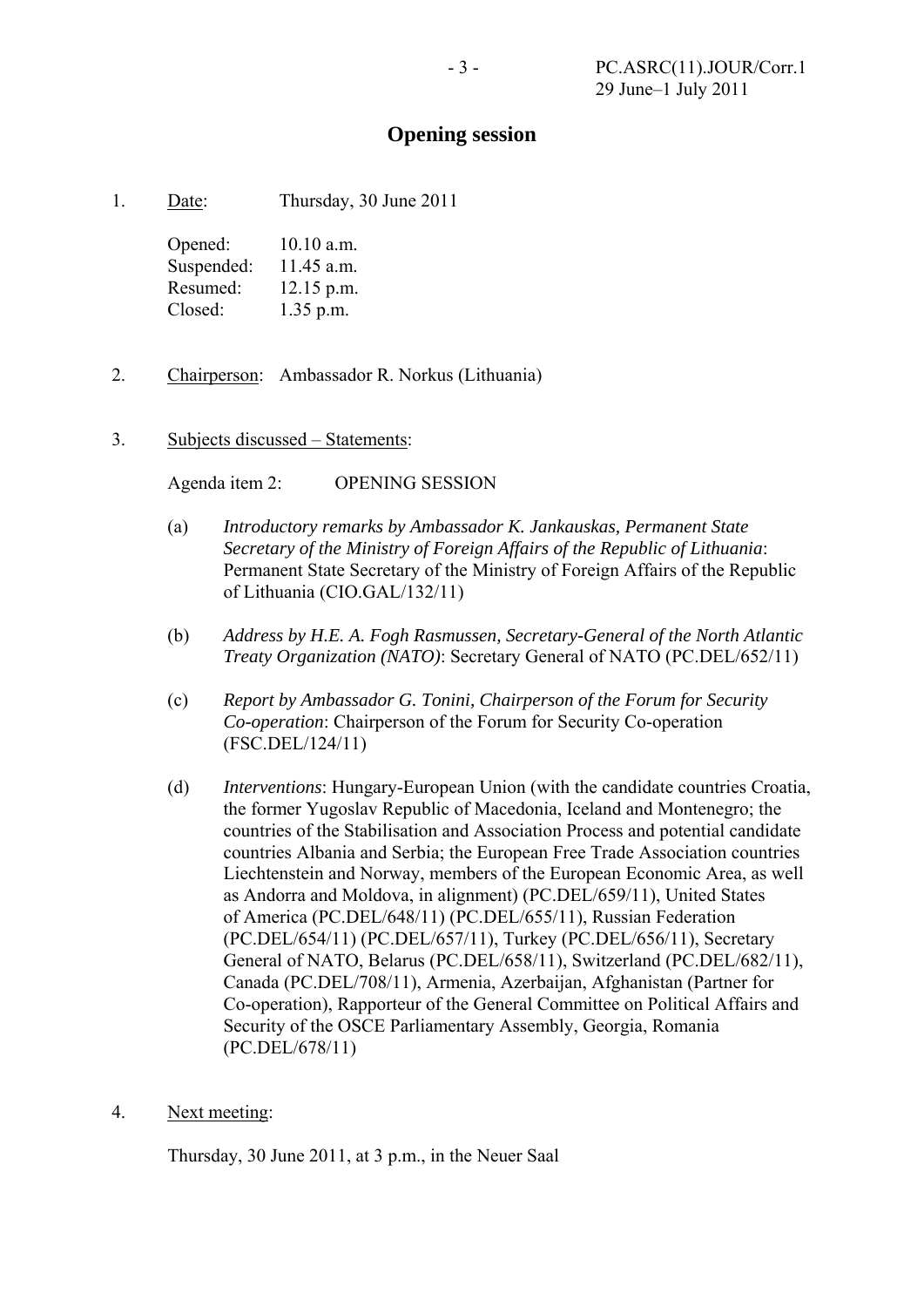## **Working session I**

1. Date: Thursday, 30 June 2011

Opened: 3.05 p.m. Suspended: 4.35 p.m. Resumed: 5 p.m. Closed: 5.55 p.m.

2. Chairperson: Ambassador M. Beham (Serbia) (Moderator)

#### 3. Subjects discussed – Statements:

Agenda item 3: TRANSNATIONAL THREATS AND CHALLENGES: STRENGTHENING THE COHERENCE OF THE OSCE RESPONSE AND INTERACTION WITH OTHER INTERNATIONAL ACTORS

- (a) *Opening remarks by Ambassador M. Beham*: Moderator
- (b) *Keynote addresses*
	- Mr. N. Bordyuzha, Secretary General of the Collective Security Treaty Organization (PC.DEL/651/11/Corr.1)
	- Ms. A. C. Wegener, Transparency International, United Kingdom (PC.NGO/12/11) (PC.NGO/12/11/Add.1)
- (c) *Interventions*: Russian Federation (PC.DEL/660/11/Corr.1 OSCE+), Commonwealth of Independent States (PC.DEL/653/11 OSCE+), United States of America (PC.DEL/696/11), Romania (PC.DEL/679/11 OSCE+), Germany (PC.DEL/661/11), Office for Democratic Institutions and Human Rights, Ukraine (PC.DEL/665/11 OSCE+), Azerbaijan (PC.DEL/703/11), Serbia, Belarus (PC.DEL/662/11), Switzerland (PC.DEL/683/11), Council of Europe, Slovakia, Turkey (PC.DEL/706/11), Greece, Armenia, Moderator
- 4. Next meeting:

Friday, 1 July 2011, at 10 a.m., in the Neuer Saal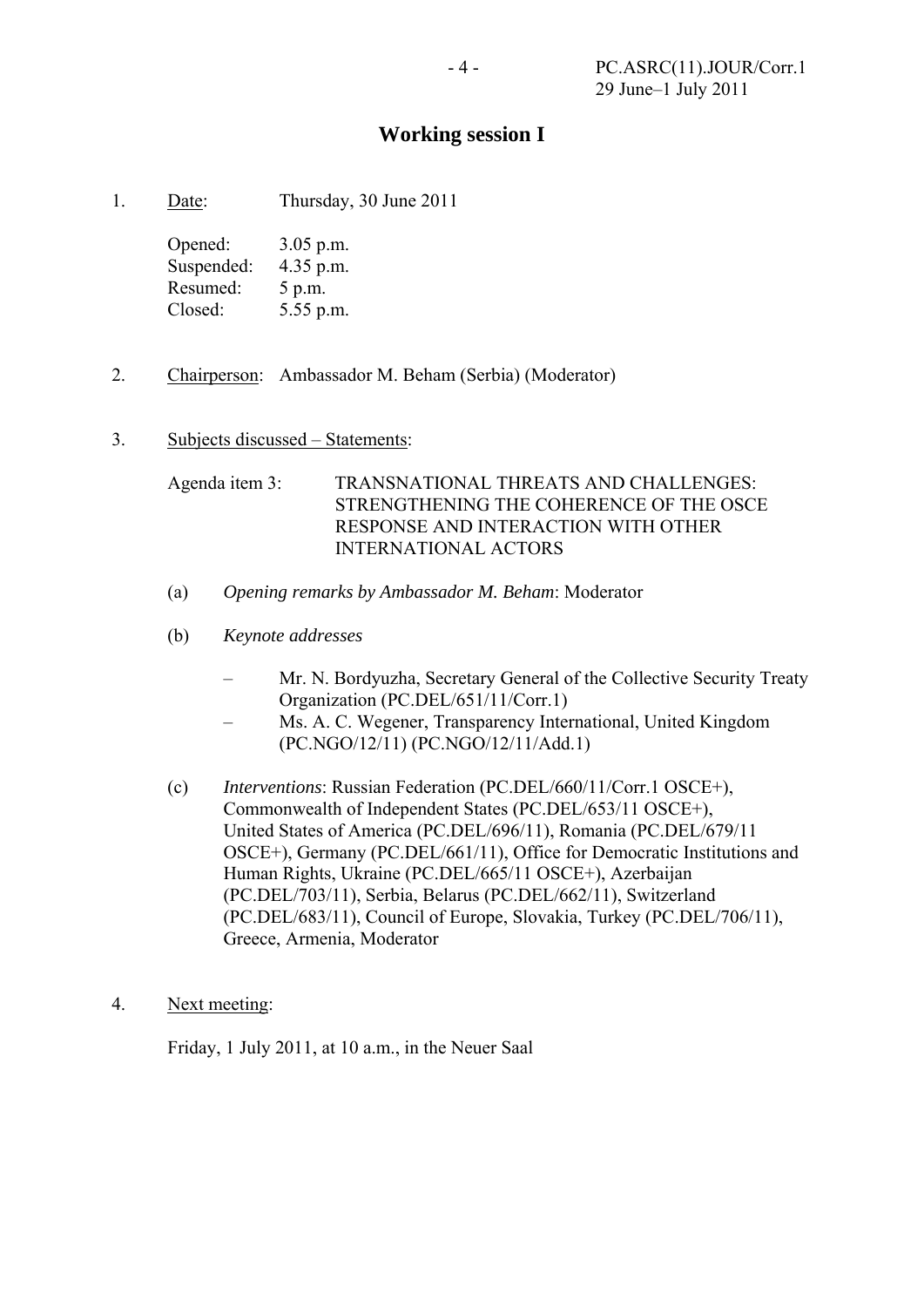# **Working session II**

1. Date: Friday, 1 July 2011

Opened: 10.15 a.m. Suspended: 11.30 a.m. Resumed: 11.55 a.m. Closed: 1.25 p.m.

- 2. Chairperson: Ambassador G. Čekuolis (Special Representative of the OSCE Chairperson-in-Office for Protracted Conflicts) (Moderator)
- 3. Subjects discussed Statements:

Agenda item 4: EARLY WARNING, CONFLICT PREVENTION, CRISIS MANAGEMENT, CONFLICT RESOLUTION AND POST-CONFLICT REHABILITATION: LESSONS LEARNED AND WAY AHEAD

- (a) *Opening remarks by the Special Representative of the OSCE Chairperson-in-Office for Protracted Conflicts*: Moderator
- (b) *Keynote addresses*
	- Mr. J. Bugajski, Centre for Strategic and International Studies (PC.NGO/13/11)
	- Mr. A. Nikitin, Moscow State Institute of International Relations (PC.NGO/14/11)
	- Mr. R. Wright, European External Action Service (PC.DEL/709/11)
- (c) *Interventions*: United States of America (PC.DEL/702/11), Russian Federation, Sweden (PC.DEL/666/11 OSCE+), Romania (PC.DEL/680/11 OSCE+), Latvia, Germany (PC.DEL/663/11), Switzerland (PC.DEL/684/11), Georgia (PC.DEL/694/11), Moldova (PC.DEL/675/11), Greece, Azerbaijan (PC.DEL/705/11) (PC.DEL/704/11), Turkey (PC.DEL/719/11 OSCE+), Armenia, Slovakia
- 4. Next meeting:

Friday, 1 July 2011, at 3 p.m., in the Neuer Saal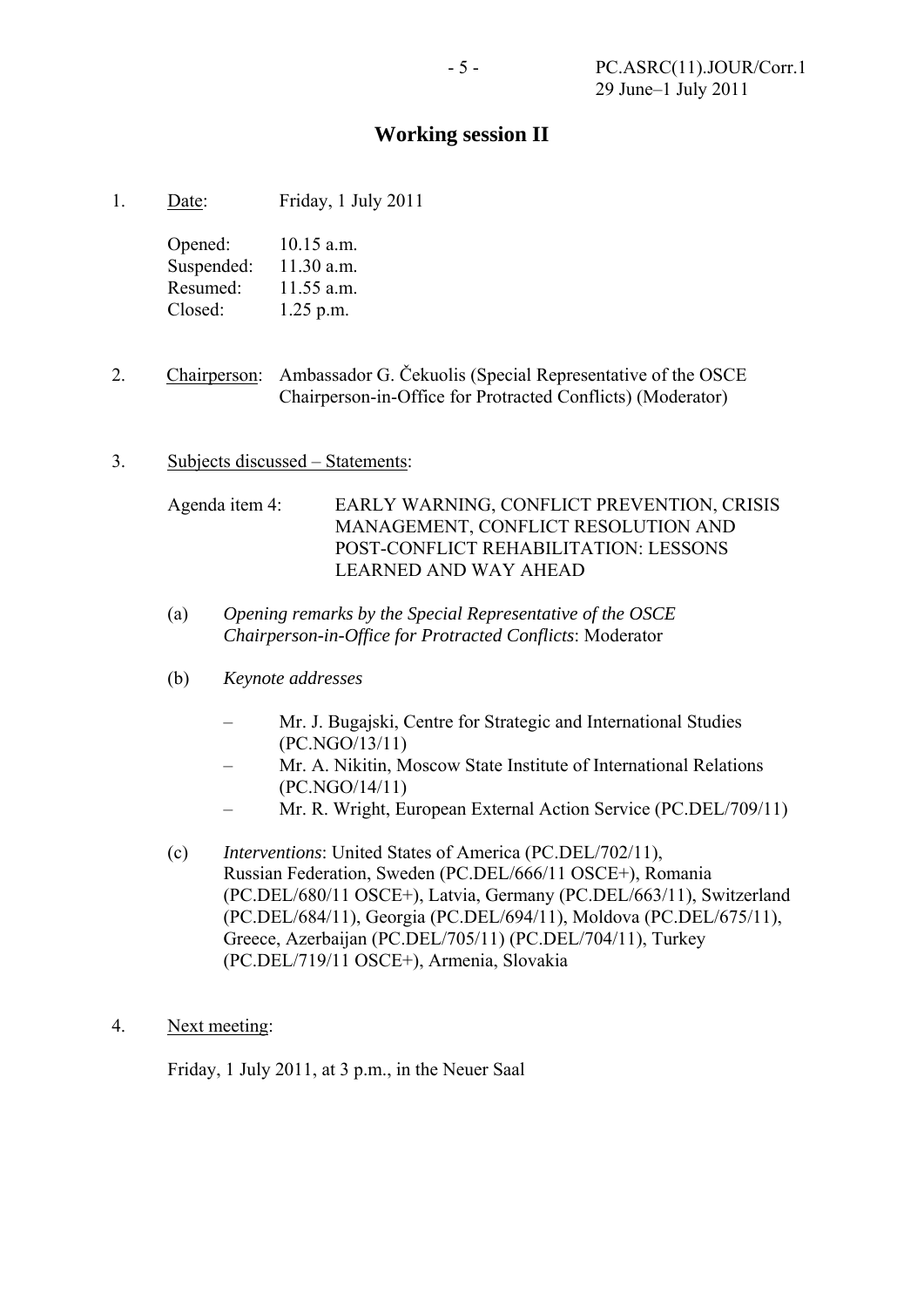## **Working session III**

1. Date: Friday, 1 July 2011

Opened: 3.20 p.m. Closed: 5.55 p.m.

- 2. Chairperson: Mr. A. Kobieracki (Director of the Conflict Prevention Centre) (Moderator)
- 3. Subjects discussed Statements:

Agenda item 5: REVITALIZING, UPDATING AND MODERNIZING CONVENTIONAL ARMS CONTROL AND CONFIDENCE-AND SECURITY-BUILDING MEASURES (CSBMs): CHALLENGES AND OPPORTUNITIES

- (a) *Opening remarks by the Director of the Conflict Prevention Centre*: Moderator
- (b) *Keynote addresses*
	- Ms. R. Gottemoeller, State Department of the United States of America (PC.DEL/646/11/Corr.1)
	- Mr. M. Ulyanov, Ministry of Foreign Affairs of the Russian Federation (PC.DEL/567/11 OSCE+)
- (c) *Interventions*: Romania (PC.DEL/681/11 OSCE+), United States of America (PC.DEL/700/11), Albania (PC.DEL/674/11), Switzerland (PC.DEL/685/11), Germany (PC.DEL/664/11), Moldova (PC.DEL/676/11), Spain (PC.DEL/667/11 OSCE+), Netherlands, Belgium (PC.DEL/673/11), Luxembourg (PC.DEL/672/11), Ukraine (PC.DEL/687/11 OSCE+), Azerbaijan (PC.DEL/699/11 OSCE+), Estonia (PC.DEL/677/11 OSCE+), Kazakhstan, Belarus (PC.DEL/671/11), France (PC.DEL/701/11 OSCE+), Russian Federation, Turkey (PC.DEL/707/11), Greece, Armenia, United Kingdom, Mr. M. Ulyanov, Ms. R. Gottemoeller, Moderator

Right of reply: Azerbaijan

4. Next meeting:

Friday, 1 July 2011, at 5.45 p.m., in the Neuer Saal